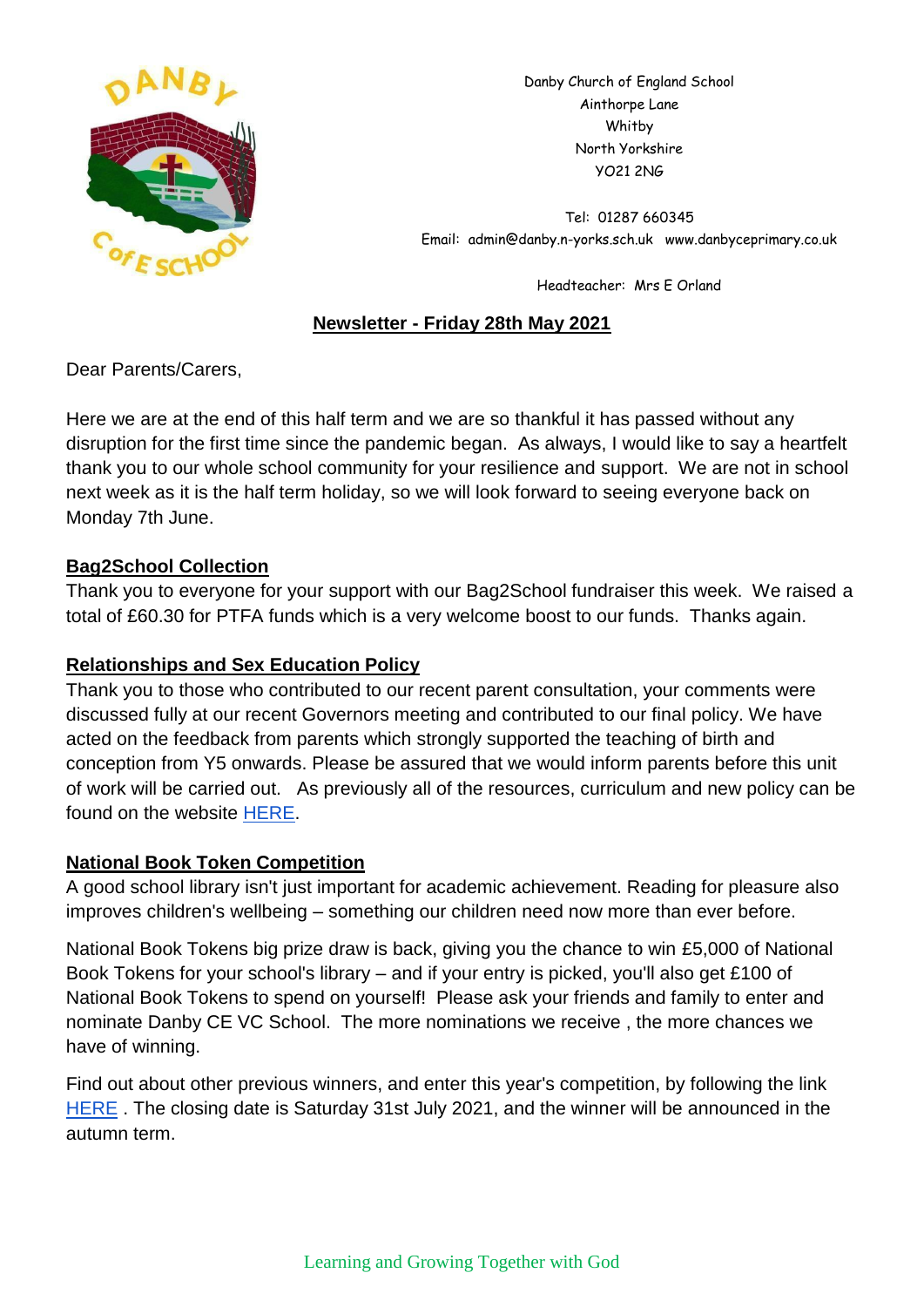### **Diary Dates**

We have tentatively begun to plan some dates for later in the term and are keeping our fingers crossed that the end of this term may be able to proceed as normal!

Infant trip to Robin Hood's Bay - Friday 11th June (please return the permission form via google forms if you haven't done so already) Whole School Photo - Thursday 24th June Sports Day - Friday 9th July - 1.30pm Y6 Leavers Service - Friday 23rd July - 9.30am

# **Covid Arrangements over the half term holiday**

We continue to be responsible for Test and Trace during the half term Holiday. It is crucial that if your child has been in school during the week prior to the holidays and subsequently tests positive for Covid, that you contact us immediately at [admin@danby.n-yorks.sch.uk.](mailto:admin@danby.n-yorks.sch.uk) The admin emails will continue to be monitored for covid reporting purposes during the week. Thank you.

For those of you who are testing regularly at home using lateral flow tests, please note that you are advised to keep testing throughout the half term holiday twice weekly. We also ask that for those undertaking regular testing a test is undertaken prior to the children returning to school on 7th June. Thank you.

Week commencing 7th June, I will be at Danby on Tuesday and Thursday and at Egton School on Monday, Wednesday and Friday.

Have a lovely half term holiday everyone and stay safe.

With best wishes,

2 Orland

Liz Orland **Headteacher** 

# **The information below has not changed but is still relevant.**

### **REMINDER - Covid Guidance**

We have updated our parent guidance which you can find [HERE.](https://d3hgrlq6yacptf.cloudfront.net/5f44f9be5d40b/content/pages/documents/danby-updated-parent-guidance-march-2021.pdf) We now have a [Face Covering Protocol](https://d3hgrlq6yacptf.cloudfront.net/5f44f9be5d40b/content/pages/documents/face-mask-protocol-for-danby-and-egton-primary-schools.pdf) in place.

### **REMINDER - Rapid lateral flow testing for households and bubbles of school pupils and staff**